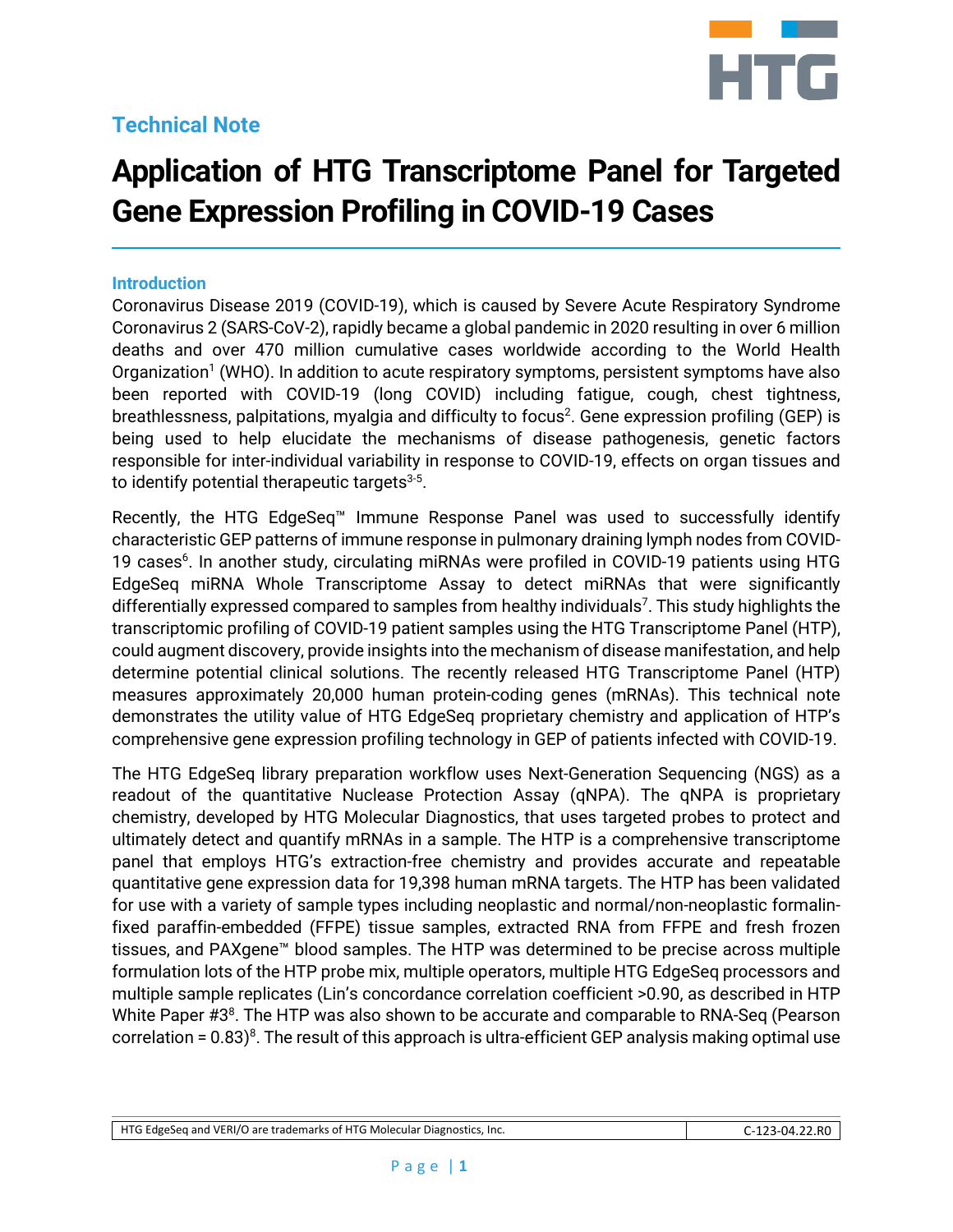

of samples including samples of low volume and or quality. In this study, precious samples from COVID-19 cases were evaluated using the HTP.

#### **Methods and Statistical Analyses**

This study was conducted as part of the HTP Early Adopter Program\*. The study cohort included 48 lung non-neoplastic FFPE tissue samples that encompassed 26 COVID-19 cases, 4 influenza pneumonia controls, 9 controls with diffuse alveolar lung damage and 9 normal controls. An HCT-15 cell line (colorectal carcinoma) lysate was used as a plate level control sample. All 48 lung FFPE tissues were lysed at 11 mm<sup>2</sup>/50 µL in a 5:1 mixture of Lysis Buffer A (LBA) and Proteinase K (PK). The samples were processed following the instructions outlined in the HTP User Manual (P/N 10383264). qNPA reaction was executed with each sample using an HTG EdgeSeq processor and the HTP Assay Reagent pack. The qNPA reaction products were then PCR amplified and tagged using Illumina NGS platform-specific sequence adapters and sample barcodes. The PCR reaction products (libraries) were then cleaned using AMPure® XP Magnetic Beads, quantified, pooled, denatured and sequenced using an Illumina NextSeq 500/550 high output kit. The sequencing FASTQ files were parsed using HTG EdgeSeq™ Parser Software and analyzed using the HTG EdgeSeq™ Reveal statistical analysis package.

#### **Results**

The HTP provided accurate and precise data on 10,828 genes with mean counts-per-million above 10 (a typical pre-filter value for differential expression analysis in all 48 samples<sup>9</sup>). Of these expressed genes, 9,386 are not measured by the targeted HTG EdgeSeq Immune Response Panel (IR), suggesting that HTP offers more comprehensive gene expression data. As illustrated below for comparison, there are 1,995 gene targets in common between HTP and Immune Response Panels, 7 gene targets unique to the IR Panel and 17,403 gene targets unique to HTP, opening up avenues for discovery and possible signature development for target identification using differential gene expression analysis. The biological relevance of the HTP data generated in this study is not presented in this Technical Note and is pending publication by the principal investigator of this study<sup>†</sup>. All HCT-15 cell line lysate control samples passed HTP QC metrics with technical replicates having Pearson correlation value ≥0.95.

<span id="page-1-0"></span>The Early Adopter Program (EAP) was introduced as part of the initial launch of the HTP. The EAP allowed a select group of customers access to the HTP for use in their laboratories or through services provided by HTG prior to the commercial launch of the panel. The samples highlighted in this tech note were obtained from Dr. Matthias Matter at the University Hospital Basel, Switzerland. The samples were processed at HTG's commercial laboratory (VERI/O™).

<span id="page-1-1"></span><sup>†</sup> Customer publications in progress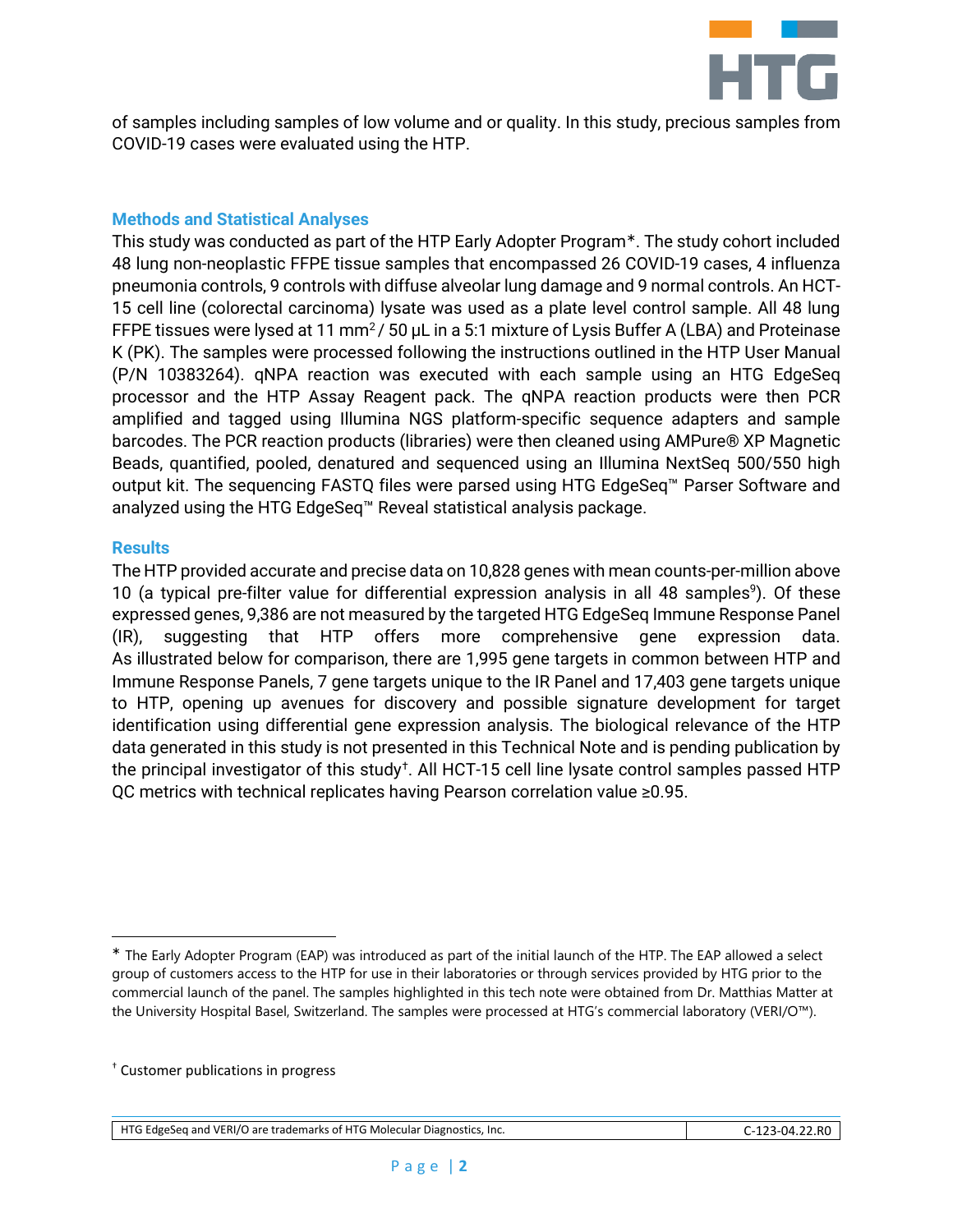

*Figure 1 – Euler Plot illustrating the number of gene targets unique and overlapping between the HTG Transcriptome Panel (HTP) and the HTG Immune Response Panel (IR). The HTP exhibits 17,403 additional and unique gene targets. IR and HTP panels have 1995 genes in common. IR panel has 7 unique gene targets.*

## **Conclusions**

This study demonstrates the power of the HTP technology in targeted profiling of mRNA for use with non-neoplastic FFPE tissue samples derived from COVID-19 patients. This study may provide insights into understanding COVID-19 disease mechanisms and can possibly lead to the discovery of potential therapeutic targets and treatment options for patients.